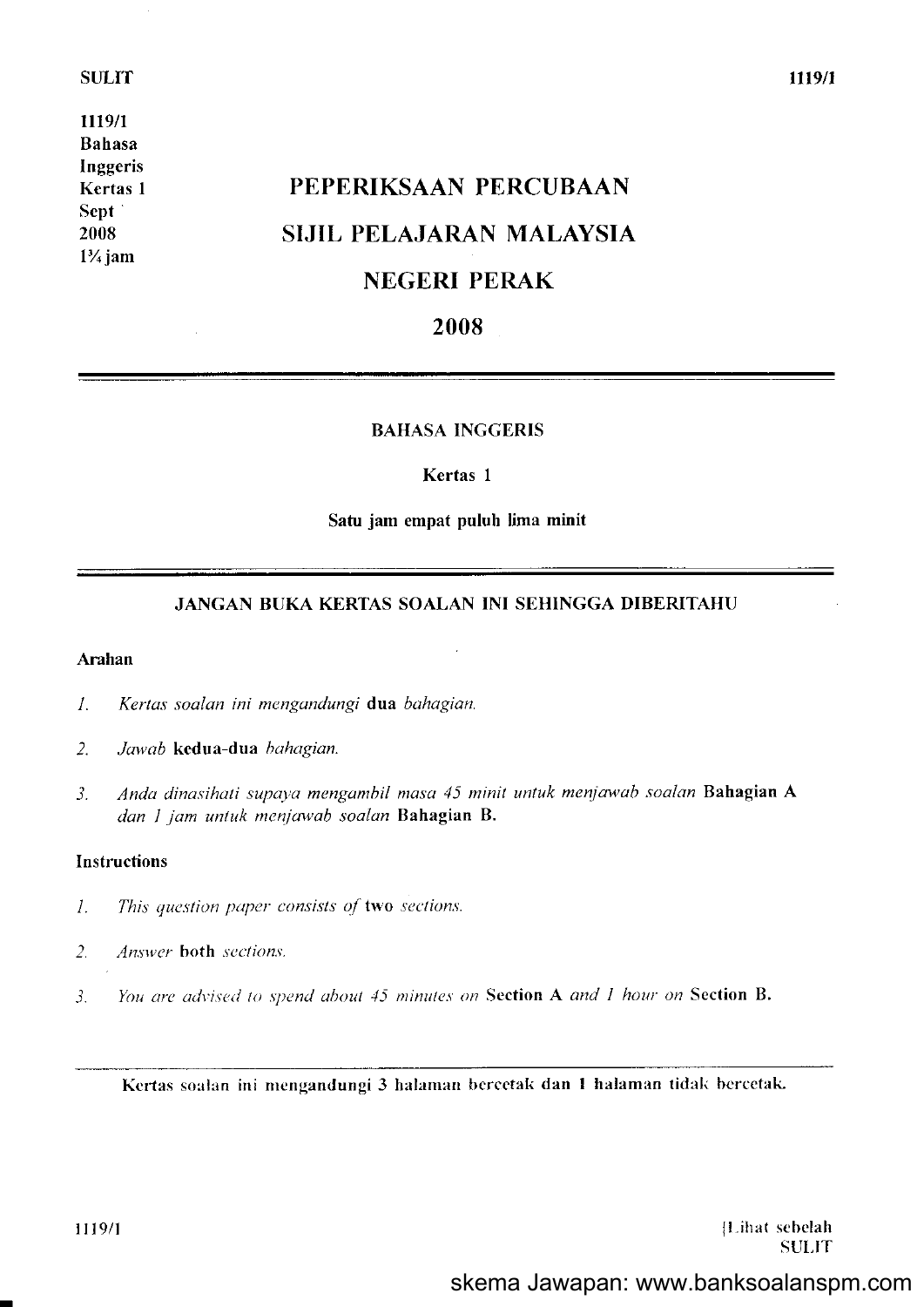## SECTION A: DIRECTED WRITING

## [35 marks]

You are advised to spend about 45 minutes on this section.

## Question I

You are a student studying in a residential school. You are dissatisfied with the condition and sewices of the hostel where you are staying in. Write a report to the principal of your school. Your unhappiness is mainly about:-

- ' cleanliness
	- dirty toilets
	- urcollected rubbish
- ' ficilities
	- few fans
	- insufficient lockers
- hostel food
	- lacks variety
	- limited amount
- library
	- inadequate reference books
	- poor lighting

When writing the report, you should remember to:

- give it a title
- address it to the principal
- indicate the writer
- include all the points given

[Lihat sebelah **SULIT** 

I